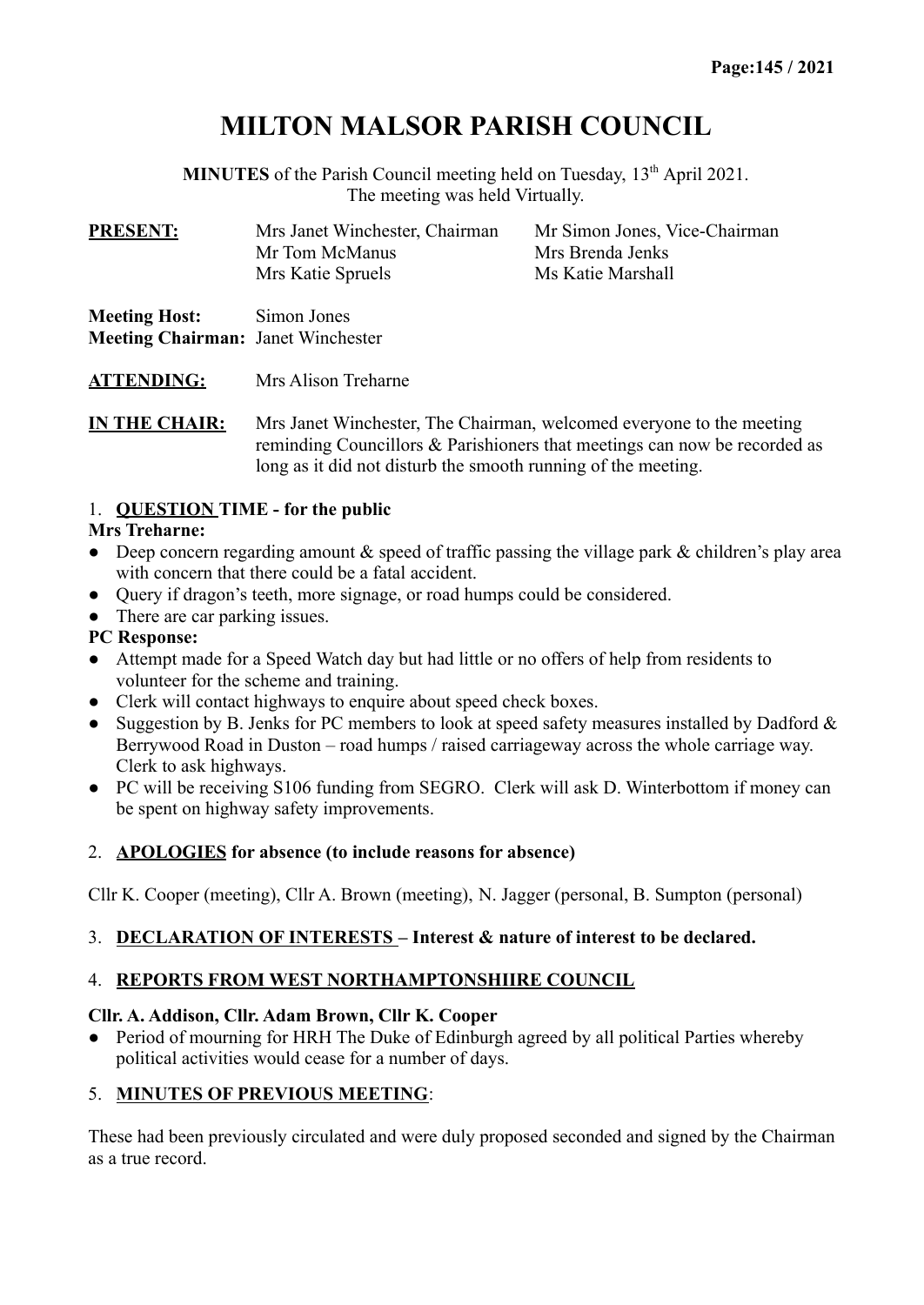#### 6. **MATTERS FOR REPORT – arising from the Minutes:**

#### **Highways**

- Road surface in Malsor Lane is in a poor condition due to construction work. Clerk to report to Fix My Street.
- Grass verge along Towcester Road needs ditch waste removing. Report to Fix My Street. **Lighting –** Fault report
- Light in Chestnut Close to be reported. Chairman to check the number.

#### **Village Maintenance / Environment Issue**

#### **Village Park**

- New seat Clerk to order an Earth Anchor seat. Delivery to Park, notification to N. Jagger
- Rubber pellets order to be checked.

#### **Elections**

- All paperwork taken to SNC by the Clerk on  $31<sup>st</sup>$  March 2021, checked & agreed. All members have now received written confirmation.
- A list of all candidates has now been published. There are 10 candidates standing in Milton Malsor for the 9 seats which has triggered an election.
- Count for Unitary, Parish & Police Commissioner will at the Silverstone circuit.
- West Northants count to be held on Friday 7<sup>th</sup> May, PC count to be held on Saturday 8<sup>th</sup> May  $\&$ the Police Commissioners count to be held on Monday 10<sup>th</sup> May.
- Notice of the election  $&$  candidates has been published on the PC website, notice board  $&$  face book page. The Clerk has also sent copies to the 2 non-councillor nominees.

#### 7. **CORRESPONDENCE – Received & Sent Received from**

1. A. Treharne – Concerns regarding the speed of traffic along the Collingtree Road, change of road surface & signage. Clerk has acknowledged email & forwarded correspondence on to all members.

#### **Sent to**

- 1. Jill Hope Seat  $\&$  plaque information. Plaque will be ordered by Mrs Hope.
- 2. J. Treharne, Church Warden PC does not own any Church land therefore has no responsibility for intended works.
- 3. Grand Union Housing query regarding room hire for PC meetings. Mac also to enquire.
- 4. MM Village Hall Enquiry regarding booking the James room.
- 5. Insurance company regarding reimbursement for the replacement seat.
- 6. West Northants Council Fly tipping along Gayton Road reported.
- 7. H. Howard drain across Green Street footpath. Reply received, drain belongs to householder. PC to make further enquiries.

| 8. FINANCE;                                                     |                                                      |                               |  |
|-----------------------------------------------------------------|------------------------------------------------------|-------------------------------|--|
| <b>Bank Balances</b>                                            | <b>Current A/C</b>                                   | £200.00                       |  |
|                                                                 | Savings $A/C$                                        | £24398.36                     |  |
| Funds held in the savings a/c                                   | a) Park Account                                      | £9709.62+£5000 = 14,709.62    |  |
|                                                                 | b) Rail Freight Account                              | £4,885.00 – no increase       |  |
|                                                                 | c) Reserve Fund                                      | £8,000.00+ £2500 = £10,500.00 |  |
|                                                                 | d) Future Parish Elections $£1,500.00 - no$ increase |                               |  |
| $\mathbf{T} \circ \mathbf{N} \circ \mathbf{A} \circ \mathbf{A}$ |                                                      |                               |  |

#### **To Note:**

- 2020/2021 accounts balance & will be presented to May PC meeting for scrutiny/ approval.
- Accounts & bookwork to be sent to both internal & external auditors.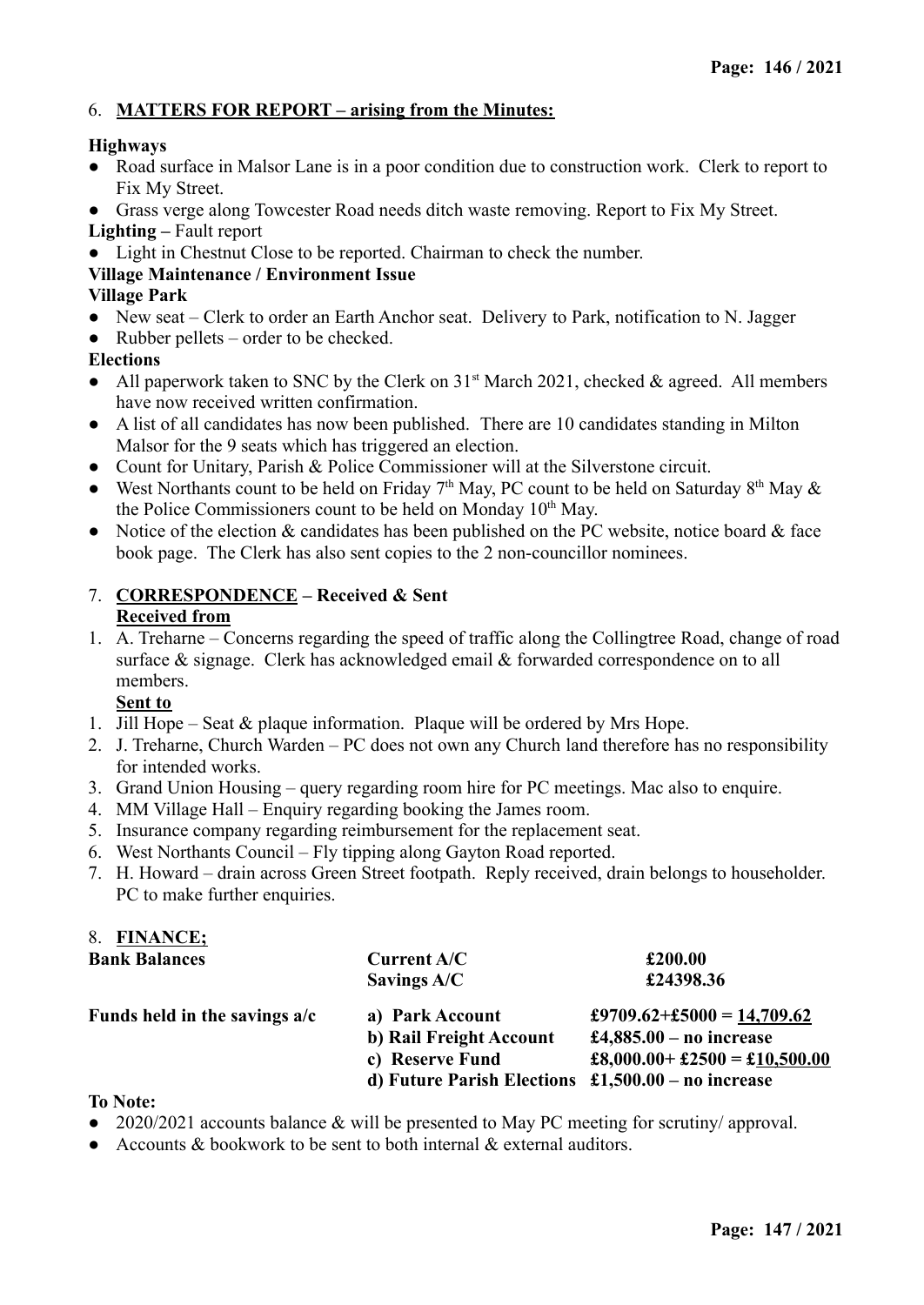#### **Accounts to be paid:**

It was proposed, seconded  $&$  resolved to pay the following invoices:

| Cheque<br>No. | Payee              | <b>Information</b>           | Amount | <b>VAT</b> | <b>Total</b> |
|---------------|--------------------|------------------------------|--------|------------|--------------|
| 2397          | <b>HMRC</b>        | Clerk's PAYE                 | 68.33  |            | 68.33        |
| 2398          | <b>NCALC</b>       | Subs, Int. audit, Data P.O.  | 642.15 |            | 642.15       |
| 2399          | E. ON              | Lighting maintenance         | 174.32 | 34.86      | 209.18       |
| 2400          | R. Fletcher        | Bus shelters & Church mowing | 230.00 |            | 230.00       |
| 2401          | A. Addison (Clerk) | Salary $&$ Expenses          | 273.34 | 59.81      | 333.15       |
| 2402          | Allseasons         | Mowing                       | 575.00 | 15.00      | 690.00       |
| 2403          | E. ON              | Lighting supply              | 208.07 | 10.40      | 218.47       |

## 9. **PLANNING**

| <b>Application</b>                 | Location                                 | Proposal                                                                                                                                                                 | <b>Comments</b>                                                                                                                                                                                                                                                                                                                                                                                                                                                                                                                 |
|------------------------------------|------------------------------------------|--------------------------------------------------------------------------------------------------------------------------------------------------------------------------|---------------------------------------------------------------------------------------------------------------------------------------------------------------------------------------------------------------------------------------------------------------------------------------------------------------------------------------------------------------------------------------------------------------------------------------------------------------------------------------------------------------------------------|
| S/2021/0549/FUL<br>S/2021/0565/AGP | 16 High Street<br>Spring Farm. Lower Rd. | 2 storey side extension,<br>loft conversion & new<br>dormer windows.<br>Demolition of garage $\&$<br>storage unit. Construct<br>detached garage<br>Agricultural building | PC has no objections<br>PC objects                                                                                                                                                                                                                                                                                                                                                                                                                                                                                              |
|                                    |                                          | for grain $&$ equipment                                                                                                                                                  | Land is adjacent to<br>an 'Important Local<br>Gap'.<br>Proposed barn is in<br>the open<br>countryside.<br>Site is within 2km of<br>4 wildlife sites.<br>Concern that the<br>barn is for a dual<br>purpose, storing<br>grain & housing for<br>agricultural vehicles.<br>Dual use barns<br>should have a<br>dividing wall from<br>ceiling to floor $-$<br>there is no indication<br>of this on the plans,<br>Concern that the<br>$\bullet$<br>plans for the barn<br>indicate a haulage<br>company not a farm<br>use for the barn. |